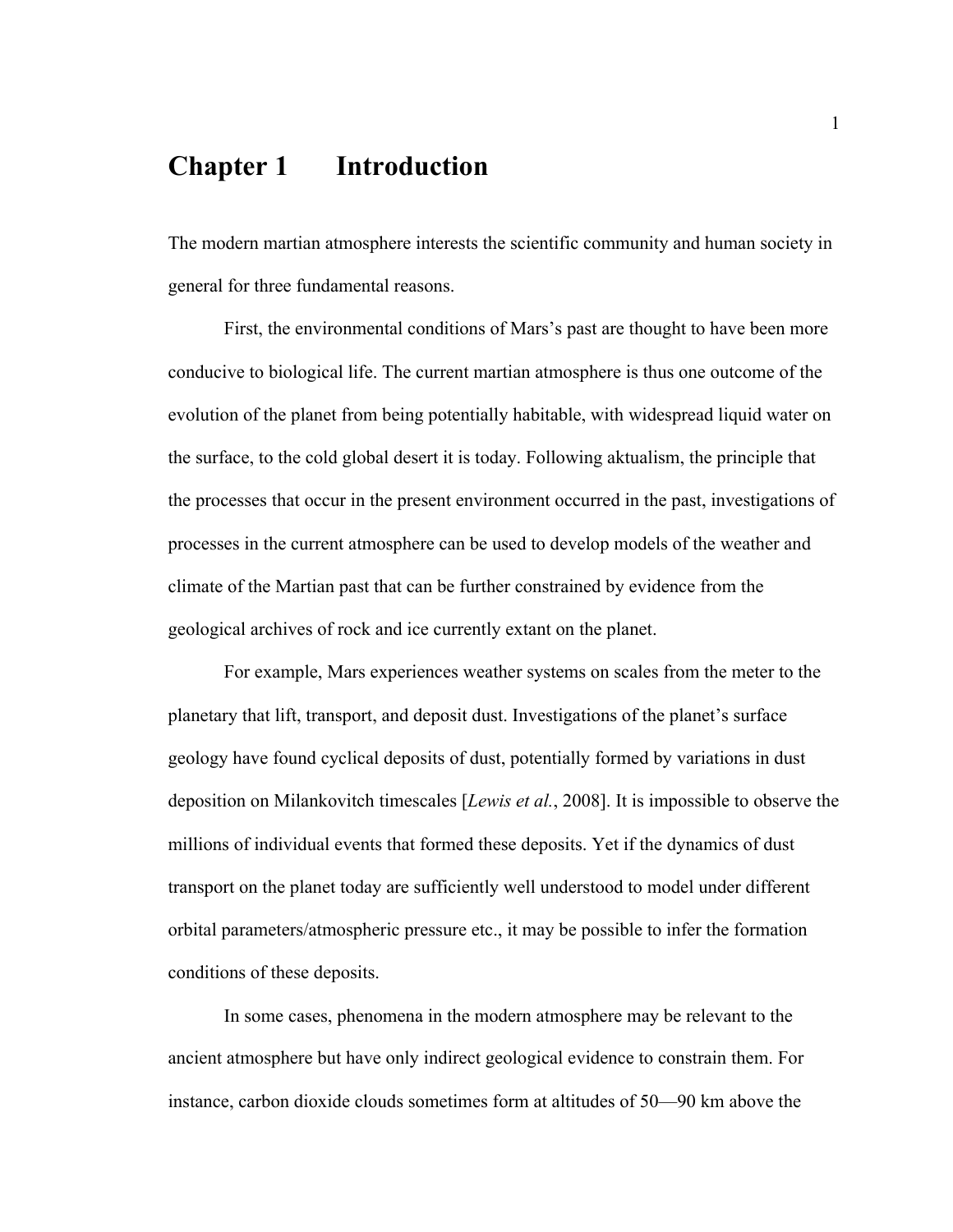tropics [e.g., *Clancy et al.*, 2007]. These clouds strongly reflect infrared radiation and so produce a modest greenhouse effect [*Forget and Pierrehumbert*, 1997]. If the carbon dioxide partial pressure  $(pCO<sub>2</sub>)$  of Mars was higher in the past, these clouds may have formed lower in the atmosphere and been thicker, which may have enhanced their greenhouse effect and contributed to the warming of surface temperatures above the freezing point of water. Yet if the processes by which these clouds form in the modern system are insufficiently understood (such as the extent and efficiency with which they are nucleated by surface dust from below or meteoritic dust from above), simulations of their role in the climate of the past may be erroneous, especially since these clouds likely leave no trace in the geological record.

Second, the modern Martian atmosphere can be compared with the atmospheres of the Earth and other planetary bodies. Comparisons between the Earth and Mars generally focus on phenomena more extreme on Mars than on the Earth (such as dust storms and the thermal tides) and generally apply data, models, and assumptions developed for the Earth to Mars. Occasionally, insight gained from study of the Martian atmosphere directly informs studies of the Earth's atmosphere. While developing the LMD Mars general circulation model (GCM), *Forget et al.* [1999] determined that longwave scattering by dust aerosols could not be neglected in the radiative transfer for Mars, though most radiative transfer schemes in Earth GCMs did neglect this term. *Forget et al.* [1999] consulted Yves Fouquart about this issue. Soon *Dufresne et al.* [2002] (including Fouquart) found that longwave scattering by dust was significant in dry, dusty areas of the Earth in the "atmospheric window region" between 9 and 13 µm.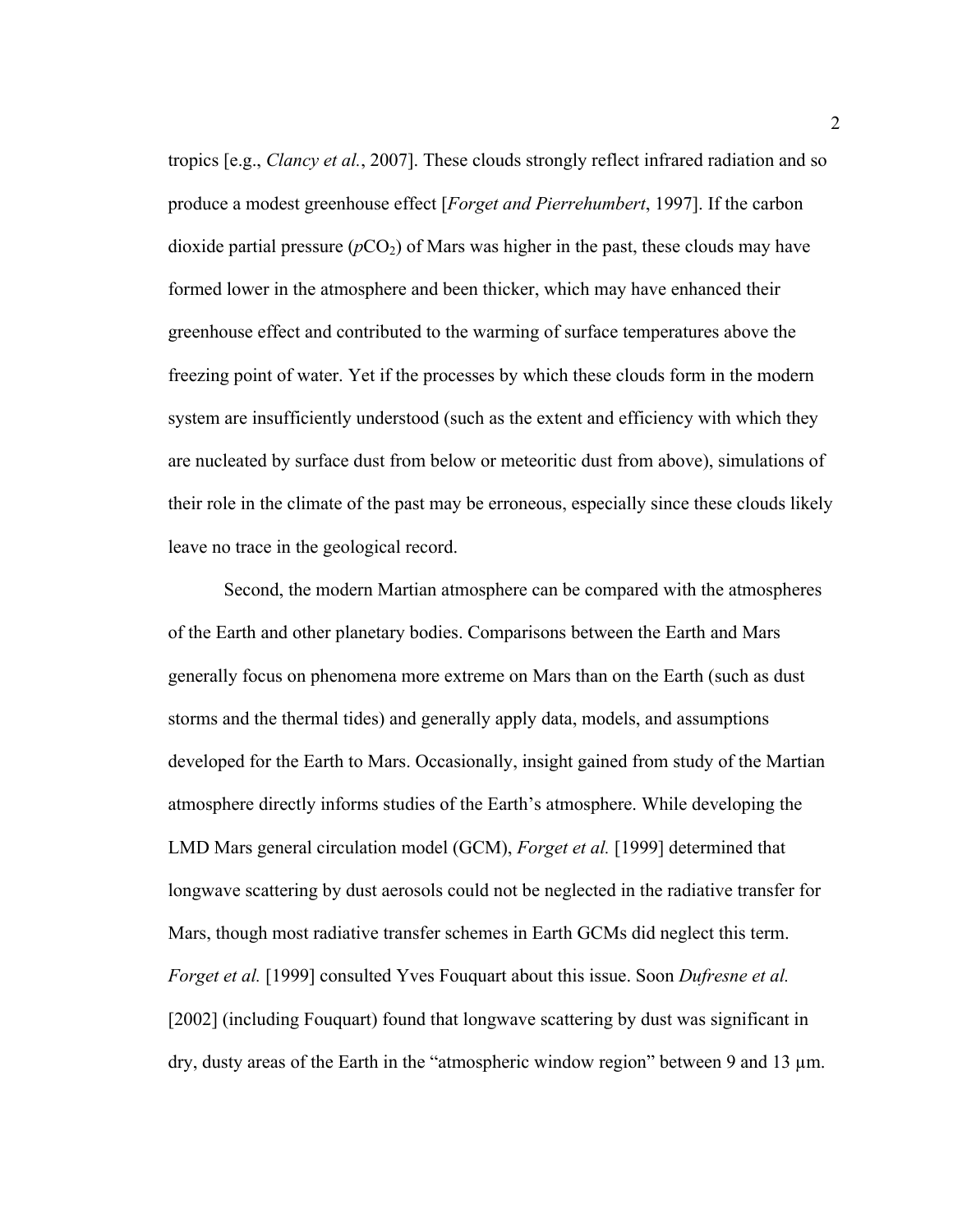Third, the modern Martian atmosphere needs to be monitored and studied to support current robotic exploration and as a prerequisite for weather forecasting and climate modeling to support future exploration and habitation. Current methods of delivering spacecraft to the surface of Mars are affected by the density, wind, and particulate density profiles along the path of entry [*Braun and Manning*, 2007]. Once on the surface, the planet's weather creates hazards for surface operations, such as low visibility and impairment of the solar power supply. Investigations of the atmosphere from orbit also can be affected by variations in visibility and atmospheric density. And for future proposed missions that may be time sensitive and dependent on multiple spacecraft safely landing, such as the return of samples from the planet or human expeditions, the hazards of the weather for Martian exploration only will increase [*Committee on Precursor Measurements Necessary to Support Human Operations on the Surface of Mars, National Research Council*, 2002].

In the more distant future, Mars weather forecasting and climate modeling will be a necessary component of any efforts to use Mars as a base to process materials mined from the asteroids or supply asteroid mines with food and other necessities. A recent documentary on the National Geographic Channel [*Davis*, 2009] speculated that terraforming Mars through re-engineering of its volatile reservoirs and atmosphere may be a viable plan that human society will have to consider by the end of this century. This process would be analogous to the anthropogenic modification of the climate system currently taking place on the Earth (if more extreme) and would require monitoring and modeling of the martian climate system on the same scale as the Earth's climate system is modeled at present.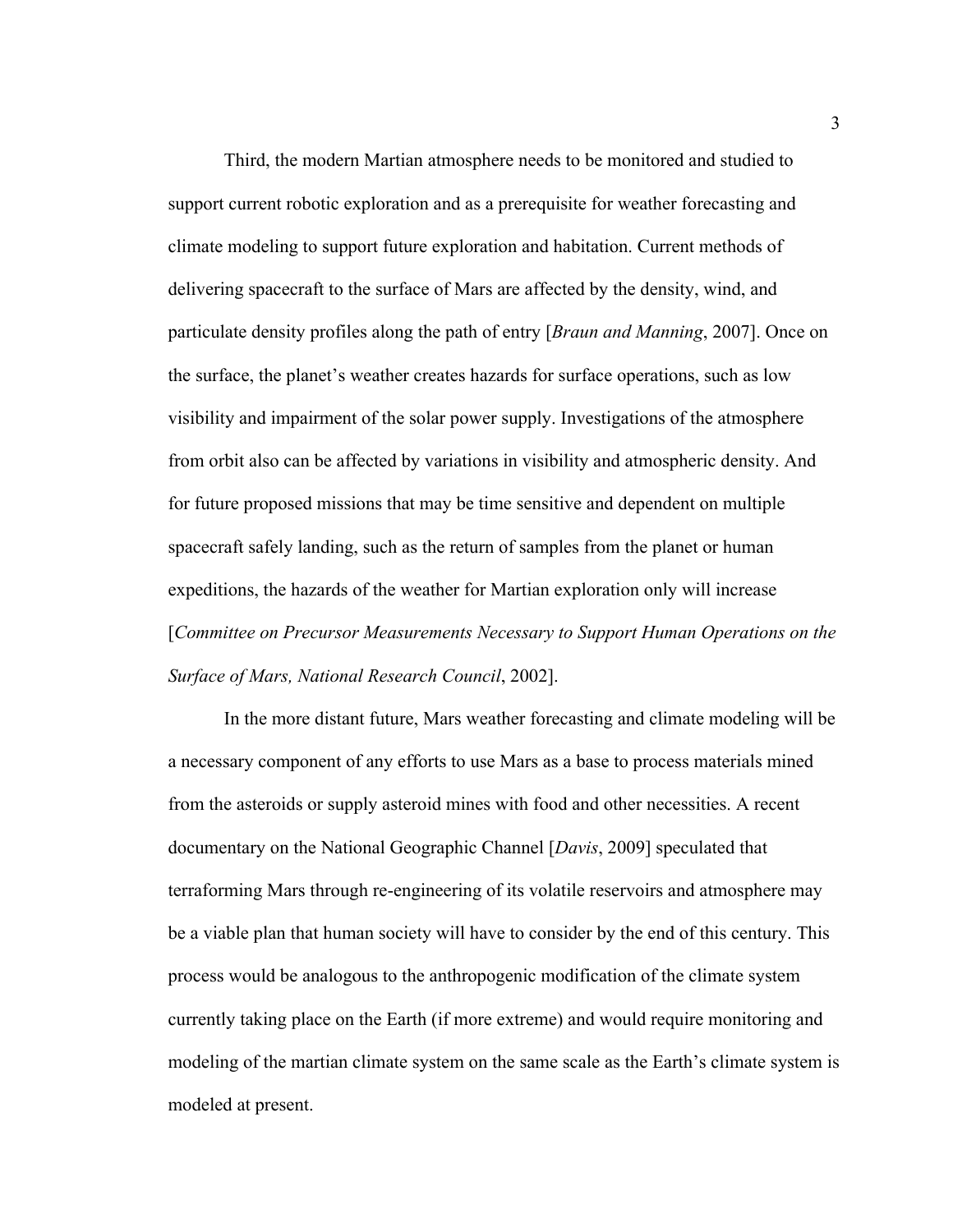And while these last possible directions for martian atmospheric science seem to belong to science fiction and the unknowable future, they do seem to stimulate the imagination of wider society. The author recalls taking a cab to Richmond Airport and mentioning to the cab driver that the author just had attended a conference on the martian atmosphere. The cab driver replied, "Oh, you're planning for when we move there." Mars may be one of the next planets human beings call home, so it is worth remembering that future martian atmospheric science may be relevant to society on the basis of the contention of *Bates* [1949] that, "[Weather is] a factor that is surpassed only among sex and hunger among the stimuli to the human race."

All three of these purposes motivate understanding of the martian atmosphere and related aspects of the climate system. All three purposes require qualitative and preferably quantitative models of the atmosphere and climate that will be a summation of that understanding and in some cases directly economically useful for human society. And for all three purposes, a variety of analytical and numerical models exist and likely will be developed in the future. The most sophisticated of these are the general circulation/global climate models (GCMs), which simulate the three-dimensional structure of planetary atmospheric circulation using appropriate simplifications of the equations of fluid dynamics [e.g., *Haberle et al.*, 1993; *Wilson and Hamilton*, 1996; *Forget et al.*, 1999; *Takahashi et al.*, 2003; *Moudden and McConnell*, 2005; *Hartogh et al.*, 2005; *Kuroda et al.*, 2005; *Richardson et al.*, 2007].

While the results of these simulations have some sensitivity to the dynamical core used (the dynamical core transports heat, momentum, and tracer species such as dust within the computational space of the model), the largest uncertainties in simulations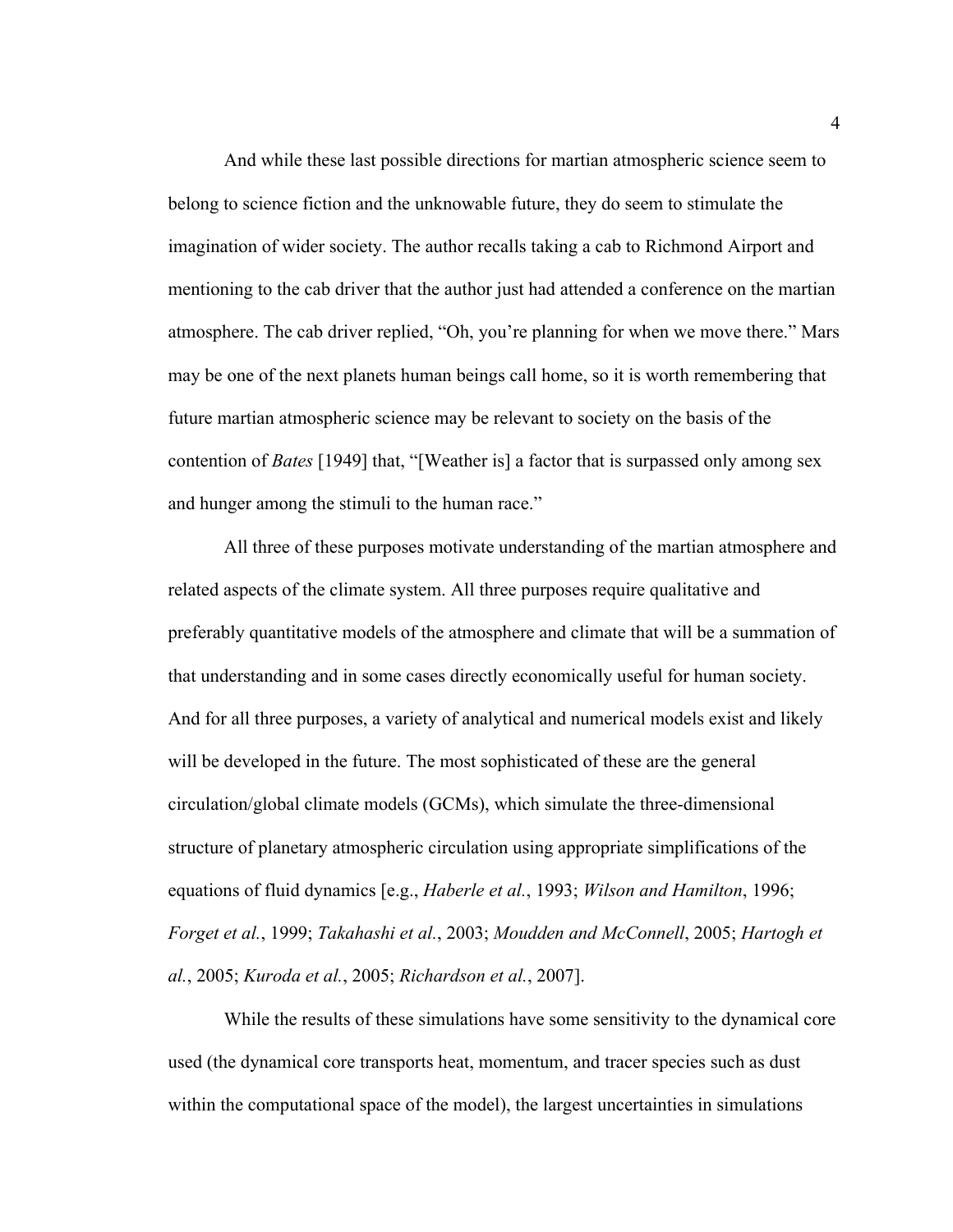arise from the routines broadly called, "the physics." These routines represent processes that may not involve fluid dynamics, such as radiative transfer, or processes that occur on scales much finer than the computational grid, such as boundary layer convection.

The latter type of process falls into the broad category of the mesoscale and so is often simulated in more finely gridded mesoscale models. More rigorously, *Glickman*

[2000] defines "mesoscale" as

Pertaining to atmospheric phenomena having horizontal scales ranging from a few to several hundred kilometers, including thunderstorms, squall lines, fronts, precipitation bands in tropical and extratropical cyclones, and topographically generated weather systems such as mountain waves and sea and land breezes. From a dynamical perspective, this term pertains to processes with timescales ranging from the inverse of the Brunt–Väisälä frequency to a pendulum day, encompassing deep moist convection and the full spectrum of inertio-gravity waves but stopping short of synoptic-scale phenomena, which have Rossby numbers less than 1.

The physics routines of a model can be highly parameterized, that is, they can be empirically tuned and gross approximations to the very complex physics of the process. In the case of Mars models, some of these parameterizations may be inherited from Earth models, so their empirical tuning may be inappropriate for Mars. Moreover, martian atmospheric models usually do not have the computational resources or staff support of their Earth cousins, which are used for the societally important functions of weather and climate prediction. Thus, in many cases, some physical processes are not represented by the model physics for the sake of efficiency or because the modeler deems them unimportant.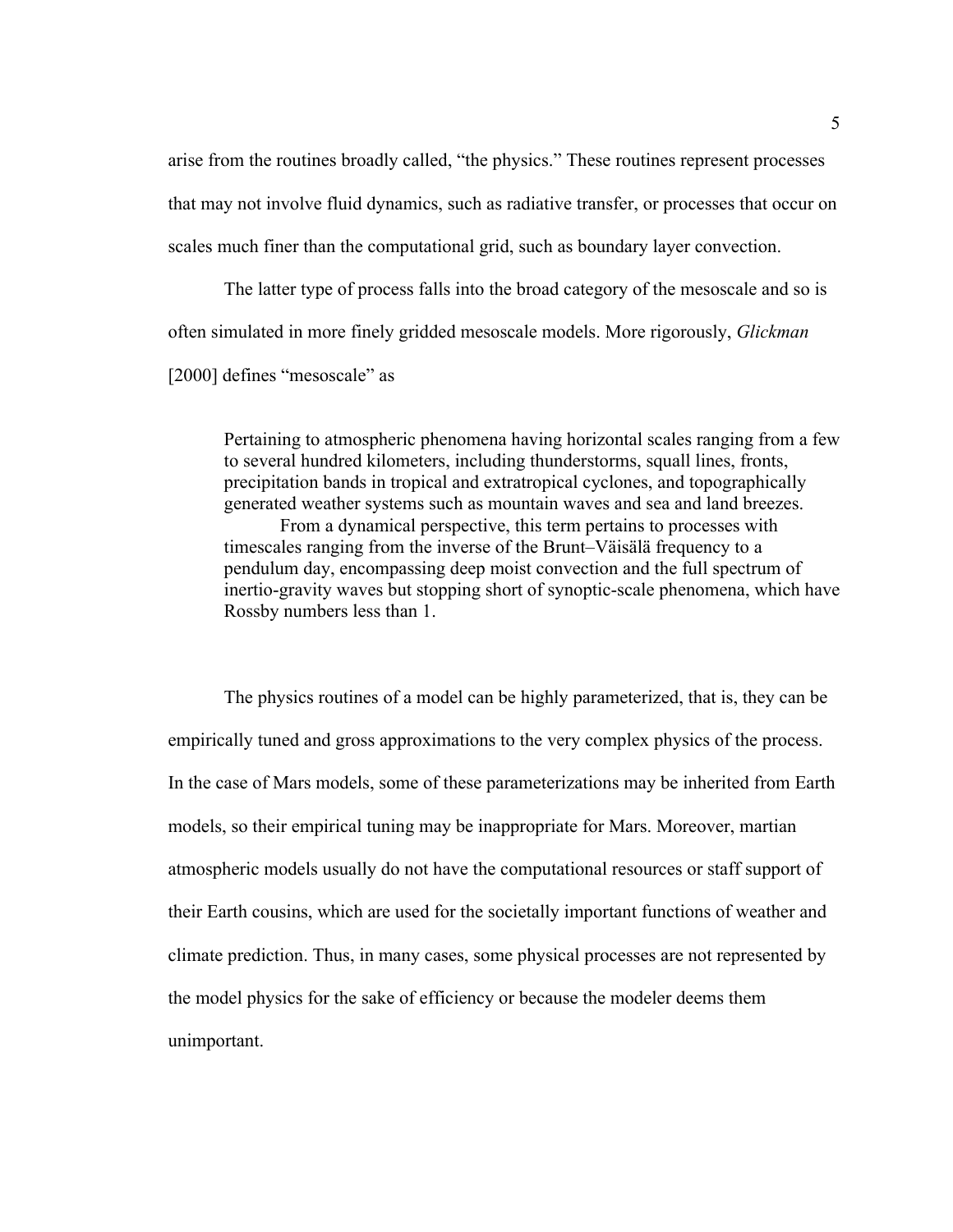Therefore, the current range of Mars models uses a broad diversity of physics routines. For instance, dust suspended in the atmosphere is an important contributor to the radiative budget of the atmosphere. Some models represent it as a radiatively active but spatially prescribed absorber [e.g., *Forget et al.*, 1999], while other models explicitly represent its lifting, transport, and interactions with radiation [e.g., *Newman et al.*, 2002; *Kahre et al.*, 2006]. These differences usually arise from the particular interests of the investigation. *Montmessin et al.* [2004] studies water ice clouds and therefore uses a spatial prescription for dust but actively simulates water ice clouds, while *Kahre et al.* [2006] focuses on dust transport and so neglects water ice clouds altogether.

Yet terrestrial atmospheric models have an even greater diversity of dynamical cores and physics. The approach to this diversity is typically pragmatic: weather forecasters use the models that have worked well in a similar weather situation in the past or make an ensemble forecast based on the entire suite of available models. Climate forecasters/policymakers tend to follow similar procedures. Fundamentally, models are evaluated based on how well they match observations.

Observations of Mars over the last decade, however, show that the climatology of the planet's thermal structure is not simulated well by the full ensemble of Mars GCMs. For example, observations by *McCleese et al.* [2008] suggested that Mars GCMs mainly underestimate the temperature and proximity to the south pole of a temperature inversion at ~50 km above the surface during southern winter. The typical response of modelers to these kinds of discrepancies between observations and models is to tune some aspect of the model currently unconstrained by observations to match the observed thermal structure.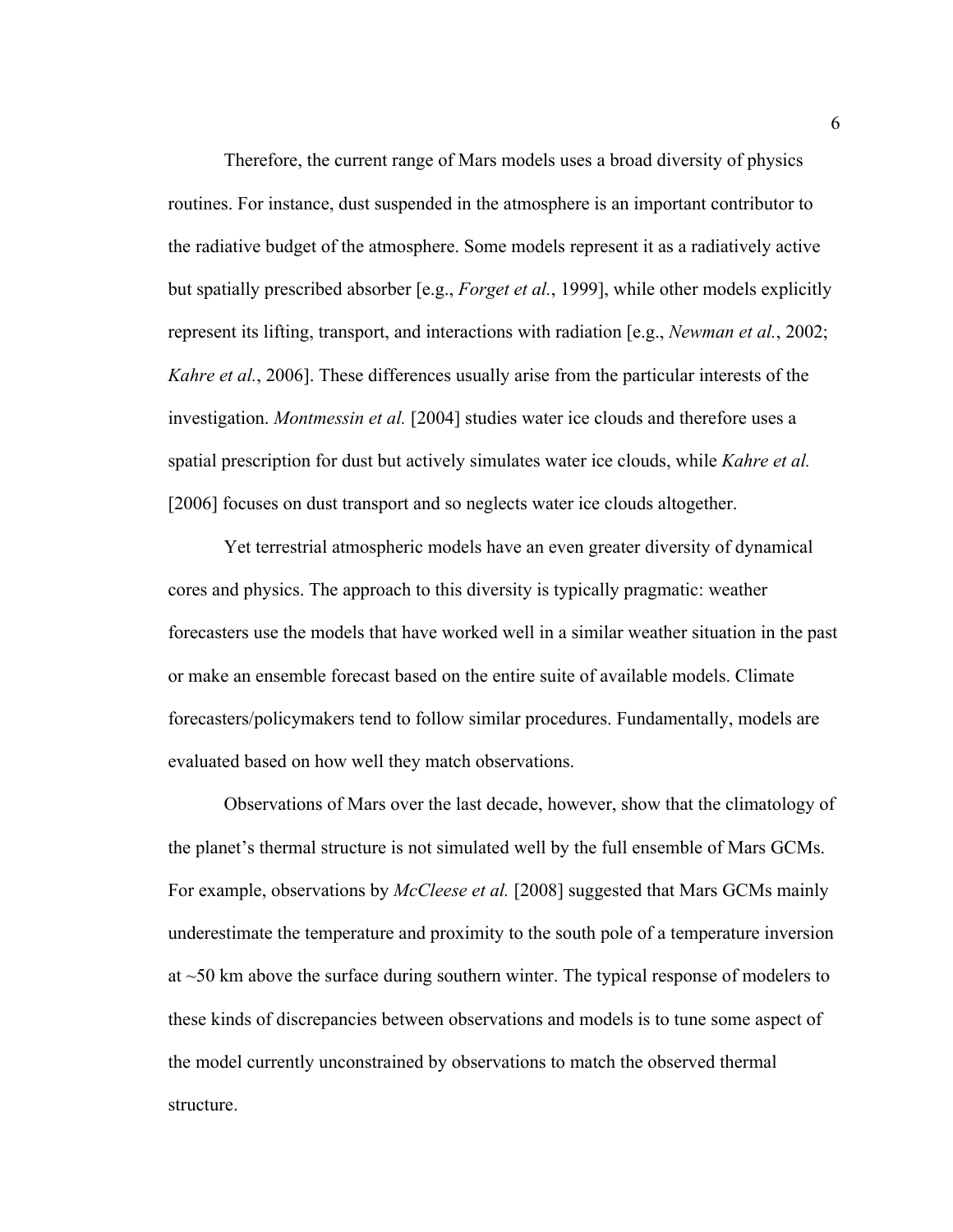At present, at least three research groups are developing the capability to adjust their models to match observations in a more rigorous way, that is, by data assimilation [*Lewis et al.*, 2007] (Lawson et al., Assimilating TES radiances with the DART/Planet-WRF ensemble data assimilation system, paper presented at  $1<sup>st</sup>$  Symposium on Planetary Atmospheres, American Meteorological Society, Atlanta, GA, 17—21 January 2010; Kalnay et al., Assimilation of TES data into a Mars general circulation model using LETKF, paper presented at 1<sup>st</sup> Symposium on Planetary Atmospheres, American Meteorological Society, Atlanta, GA, 17—21 January 2010). In data assimilation (called re-analysis in some contexts), different realizations of a model can be used to generate a model state that is consistent with observations within some uncertainties that are often explicitly provided by the data assimilation scheme. Data assimilation is an exciting and promising new avenue to understand complex and difficult to observe meteorological systems on Mars, such as the global dust storms that occasionally envelop most of the planet in a thick dust haze. It also is a way of initializing a Mars atmospheric model for purposes of numerical weather prediction. Data assimilation, however, faces some important challenges.

In some cases, a data assimilation scheme may only use temperature profiles [e.g., *Lewis et al.*, 2007]. The thermal structure, however, is a somewhat degenerate function of various atmospheric processes. For instance, at night, similar amounts of dust and water ice at the same level of the atmosphere will generate similar infrared heating to warm the atmosphere. Depending on the assimilation scheme and the physics routines of the model, this kind of degeneracy may result in a dust haze being simulated in cases in which a water ice cloud is present in the real system.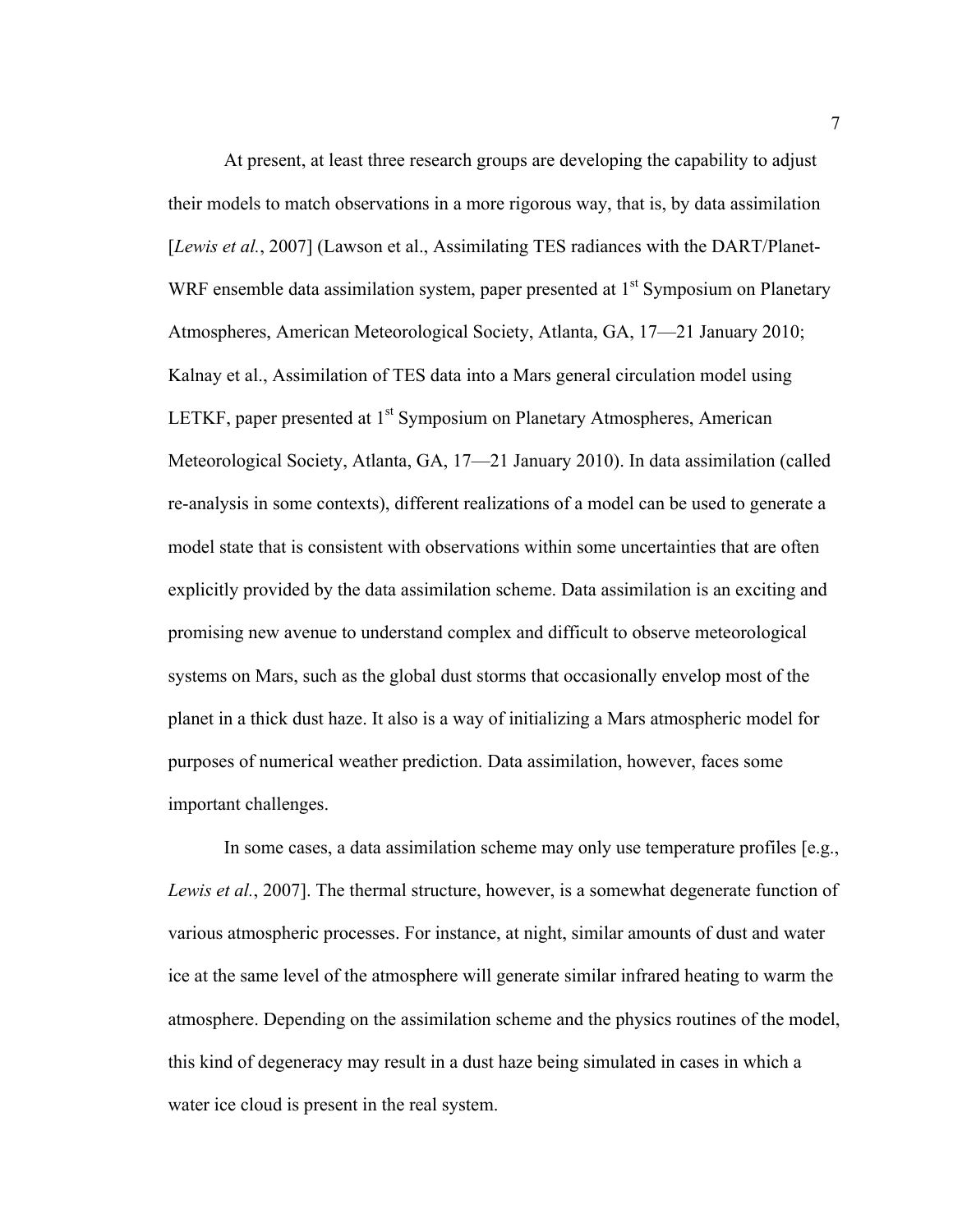In other cases, a data assimilation scheme may assimilate observations such as the measured limb radiances that are less degenerate, but the model used may lack physics routines that simulate an important process, such as the drag of breaking gravity waves on the westerly jets (e.g., Lawson et al., 2010, *sup.*). In such cases, the model states produced by the data assimilation scheme may have such large uncertainties that they are useless for atmospheric studies or weather prediction, though the location of these uncertainties in the atmosphere may be in part diagnostic of missing processes.

Thus, the risk data assimilation poses for martian atmospheric science is very similar to the risk that the desire for originality presents for poetry (see epigraph on p. iii). In an attempt to complement an incomplete observational record, modelers may simulate the meteorological equivalent of "A dolphin burrowing in the woods/Or a playful boar in the rolling waves."

 The logical remedy to this problem is to observe the forcing of the atmospheric circulation concurrently with variables indicative of the circulation such as the thermal structure, winds, or surface pressure. The analysis of the forcing in particular can be used both as a validation of the results of data assimilation schemes that use degenerate input and also as a basis for improving the physics routines of atmospheric models.

The chief forcings of interest in the martian atmosphere are some of the most uncertain forcings in the Earth's climate system, particularly because the processes involved usually are not explicitly resolved on the scale of a GCM and must be parameterized. In the lower atmosphere, suspended dust and water ice clouds are strongly seasonally and spatially variable. Due to the tenuousness of the atmosphere, these aerosols can produce significant radiative heating in relatively small amounts. In the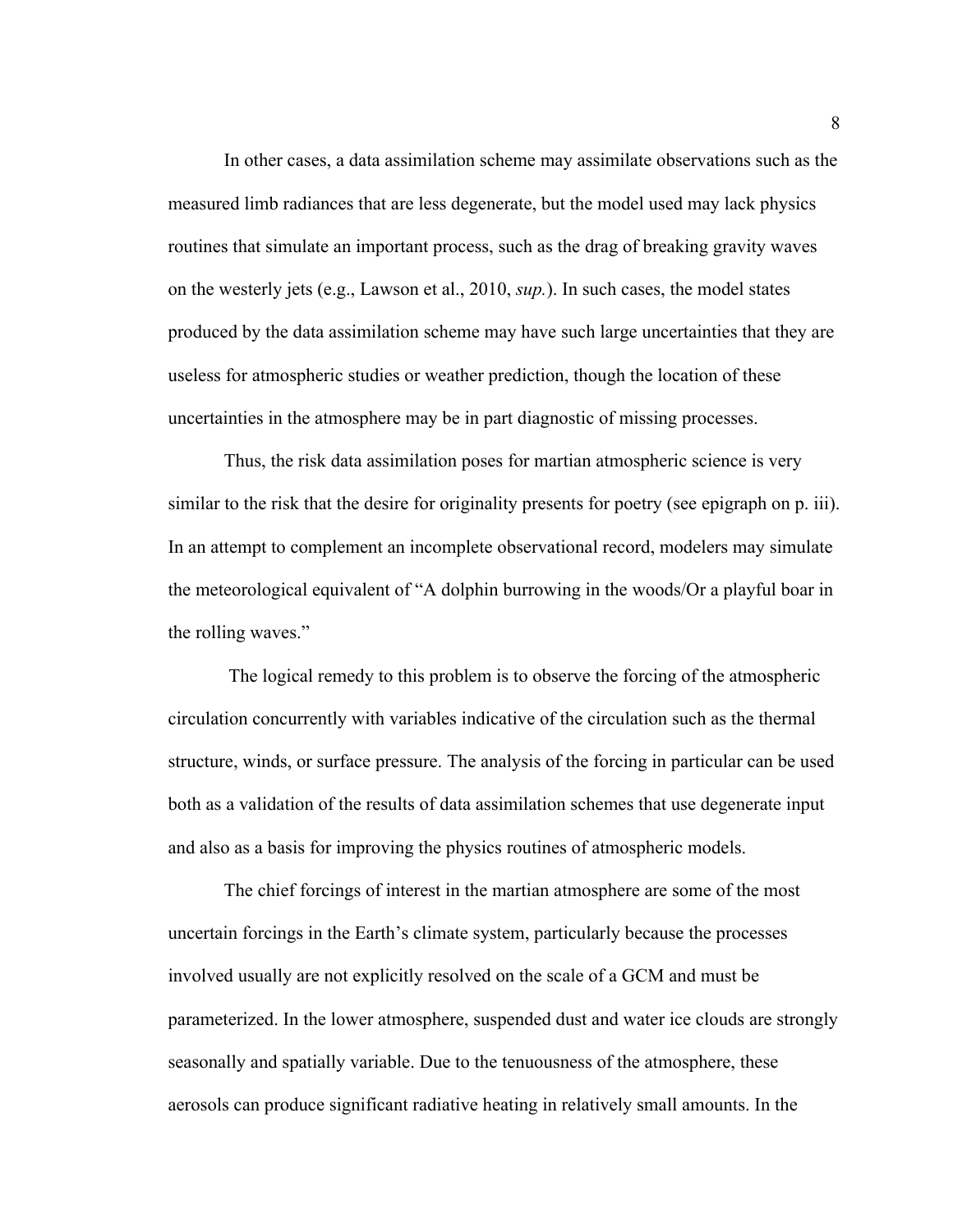middle atmosphere, vertically propagating gravity waves and tides can grow to unstable amplitudes, depositing significant energy and momentum as they dissipate. While aerosol and gravity/wave tidal forcings are important at different latitudes and levels of the atmosphere, they are often controlled by similar kinds of mesoscale processes, such as the interaction of the wind with topography or convection that penetrates into highly stable atmospheric layers.

Moreover, these forcings are not just significant for atmospheric dynamics *qua* atmospheric dynamics but may be important for processes of interest to the two upcoming missions to Mars, Mars Atmosphere and Volatile Evolution (MAVEN) and the 2016 ExoMars Trace Gas Orbiter (TGO), that focus on the chemistry of the upper and lower atmospheres. Gravity waves and tides not only affect the circulation through the momentum they transport from the lower atmosphere to the middle and upper atmospheres, but their saturation also enhances the vertical diffusivity and thus the vertical exchange between the lower and upper atmospheres. Dust may affect the chemistry of the lower atmosphere through heterogeneous processes, in which adsorption of chemical species on a dust particle catalyzes a variety of reactions that may be slower or even non-existent in the gas phase [e.g., *Anbar et al.*, 1993; *Usher et al.*, 2003].

This thesis develops many of the necessary observational constraints for future modeling of the circulation of the martian lower and middle atmospheres and its forcings, using simultaneous retrievals of temperature, pressure, and dust and water ice opacity from measurements of limb radiance by the Mars Climate Sounder (MCS) on Mars Reconnaissance Orbiter (MRO): a dataset with unprecedented capability for middle atmospheric sounding and vertical aerosol profiling in the martian atmosphere. In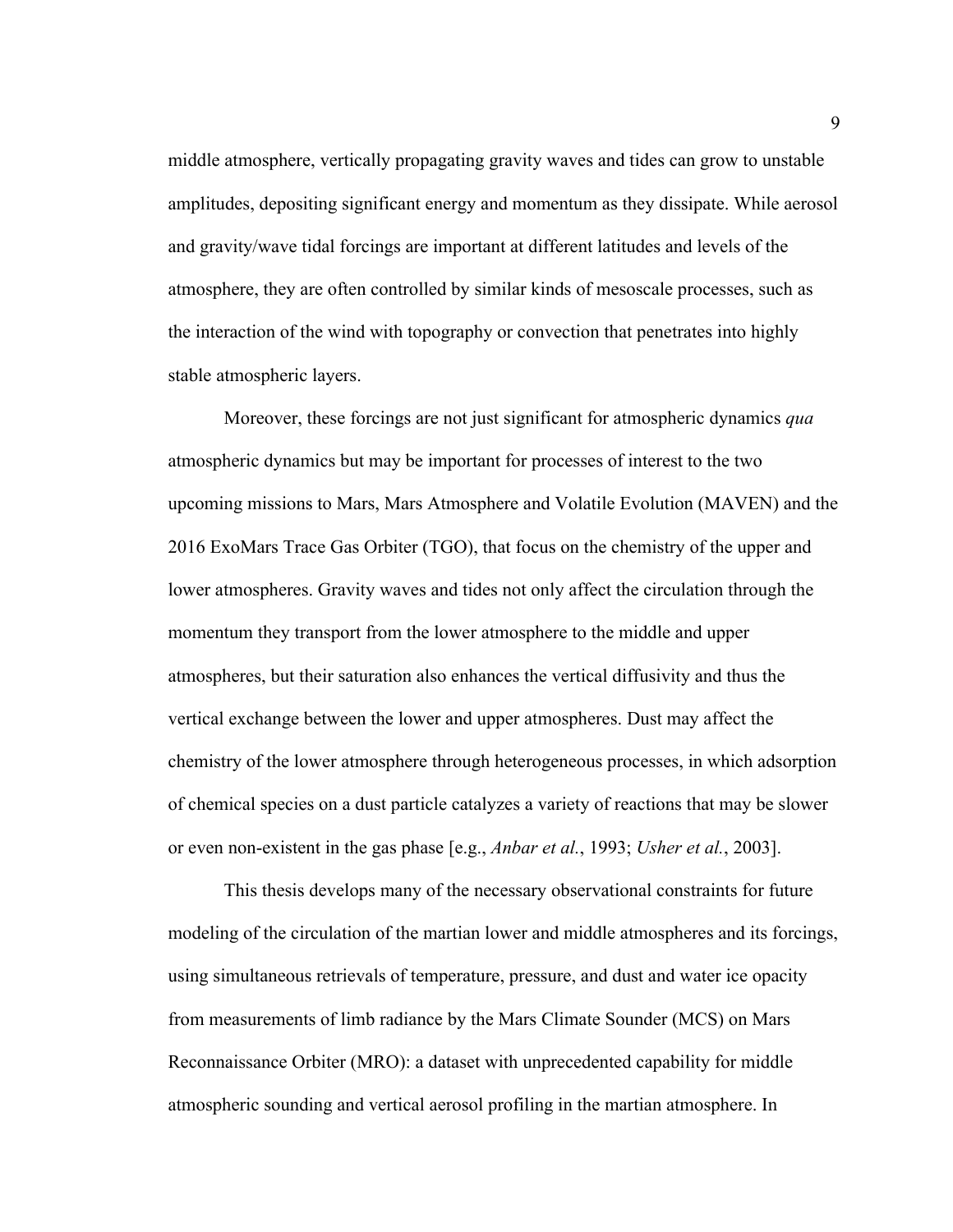Chapter 2, I provide a broad overview of the annual cycle of the thermal structure and aerosol distribution of the lower and middle atmospheres and infer some aspects of the mean meridional circulation. In Chapter 3, I detect and map local convective instabilities in the middle atmosphere to infer the drag in the middle atmosphere due to the saturation of gravity waves and the thermal tides. In Chapter 4, I use MCS profiles of temperature, pressure, and dust opacity to reconstruct the zonal average vertical distribution of dust and its seasonal evolution during northern spring and summer. One particular feature of the vertical dust distribution is quite unexpected from previous theory and modeling work, so the purpose of Chapter 5 is to consider what processes may be responsible for this unexpected feature and to isolate potential observational signatures of these processes. In Chapter 6, I show that the distribution of water ice clouds in the tropics during northern summer is inconsistent with published models. In Chapter 7, I summarize the results of this thesis by describing the variety of mesoscale processes identified in these studies and briefly consider the general importance of mesoscale processes for studying climate variability on Mars.

Chapters 2-6 either are published papers or papers currently in preparation for publication as part of my work for the MCS Science Team. Therefore, they often contain repetitive methodological material tailored to the particular study. In addition, the material in these Chapters will refer to more advanced versions of or more detailed information about the retrieval algorithm than currently described in the peer-reviewed literature. This material represents contributions by members of the MCS Science Team, particularly Armin Kleinböhl and Wedad Abdou. In all cases, the vast majority of the analysis beyond the retrieval product, the interpretation, and the writing are my own.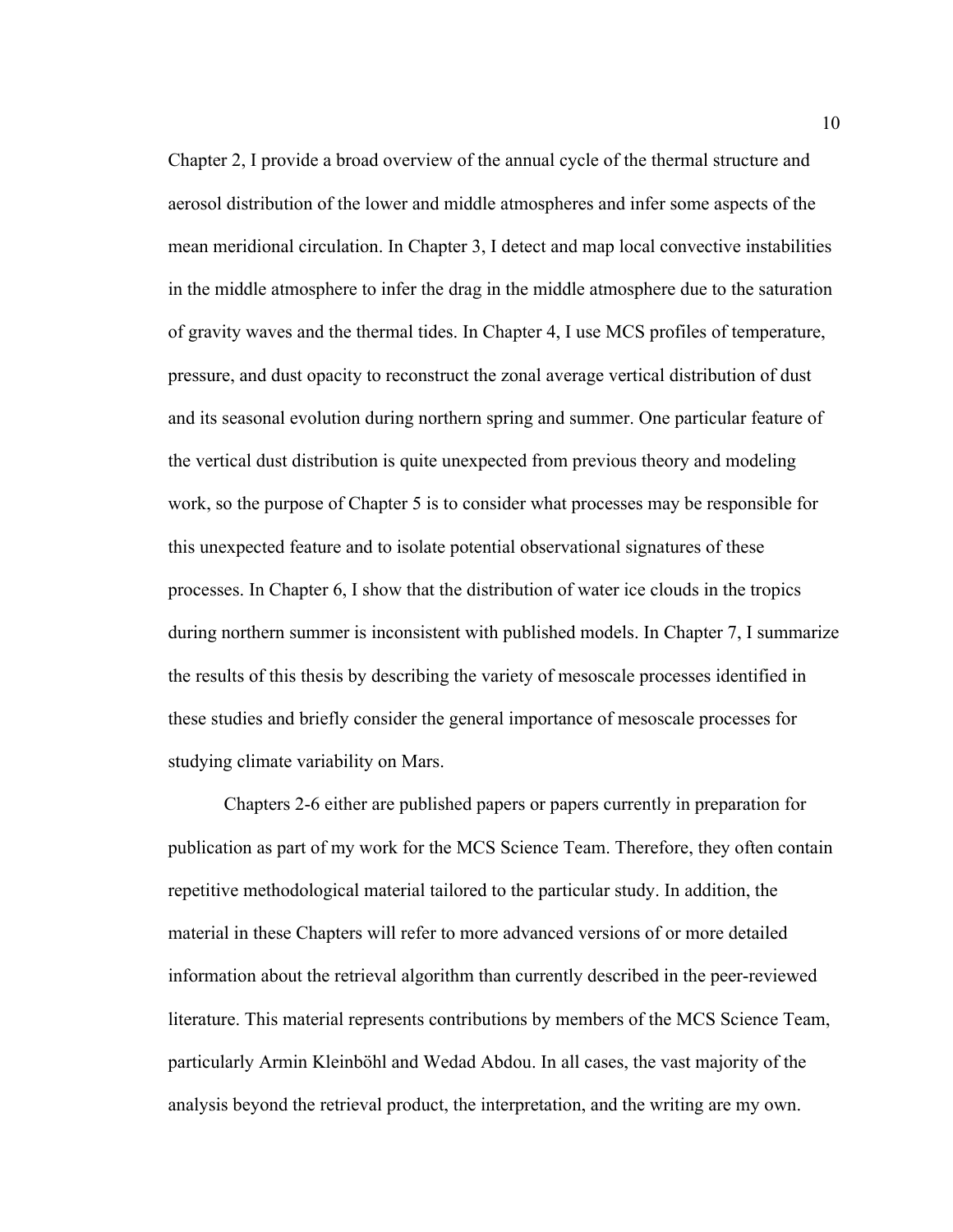With respect to Chapter 2, I acknowledge collaboration with Daniel J. McCleese and Mark I. Richardson as my principal co-authors. With respect to Chapter 3, I acknowledge collaboration with the co-authors of *Heavens et al.* [2010].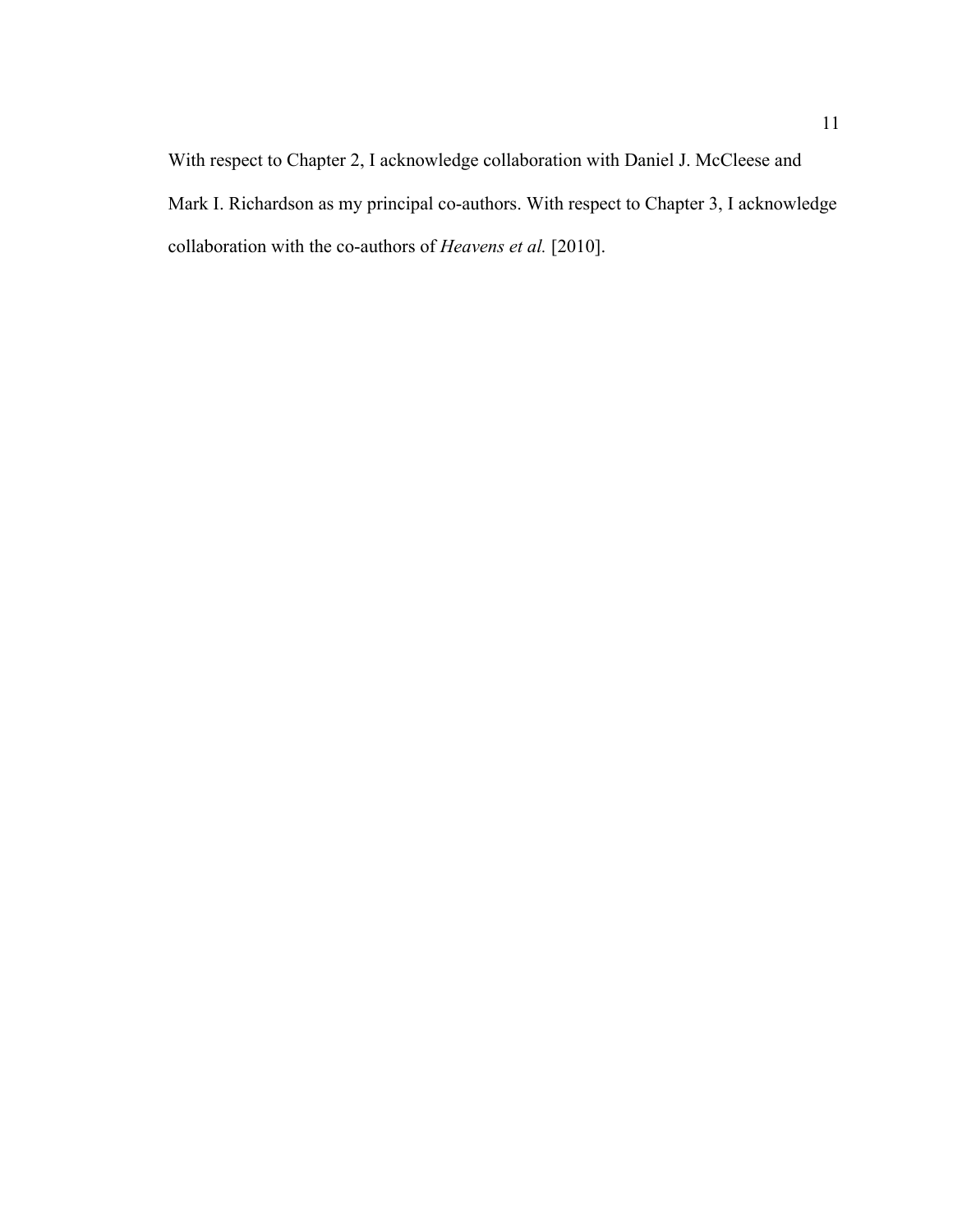## **Bibliography**

Anbar, A.D., M.T. Leu, H.A. Nair, and Y. L. Yung (1993), The adsorption of  $HO_x$  on aerosol surfaces: Implications for the atmosphere of Mars. *J. Geophys. Res., 98*, 10,933- 10,940.

Bates, C.C. (1949), The Status of Applied Meteorology in the United States in the Post-War Period, *Bull. Amer. Met. Soc.*, *30*, 199-203.

Braun, R.D. and R.M. Manning (2007), Mars Exploration Entry, Descent, and Landing Challenges, *J. Spacecraft Rockets*, *44*(2), 310-323.

Clancy, R.T., M.J. Wolff, B.A. Whitney, B.A. Cantor, and M.D. Smith (2007), Mars equatorial mesospheric clouds: Global occurrence and physical properties from Mars Global Surveyor Thermal Emission Spectrometer and Mars Orbiter Camera limb observations, *J. Geophys. Res*., *112*, E04004, doi:10.1029/2006JE002805.

Committee on Precursor Measurements Necessary to Support Human Operations on the Surface of Mars, 2002, *Safe on Mars: Precursor Measurements Necessary to Support Human Operations on the Martian Surface*, 64 pp., National Academy Press, Washington, DC.

Davis, M., producer and director (2009), *Mars: Making The New Earth*, National Geographic Channel.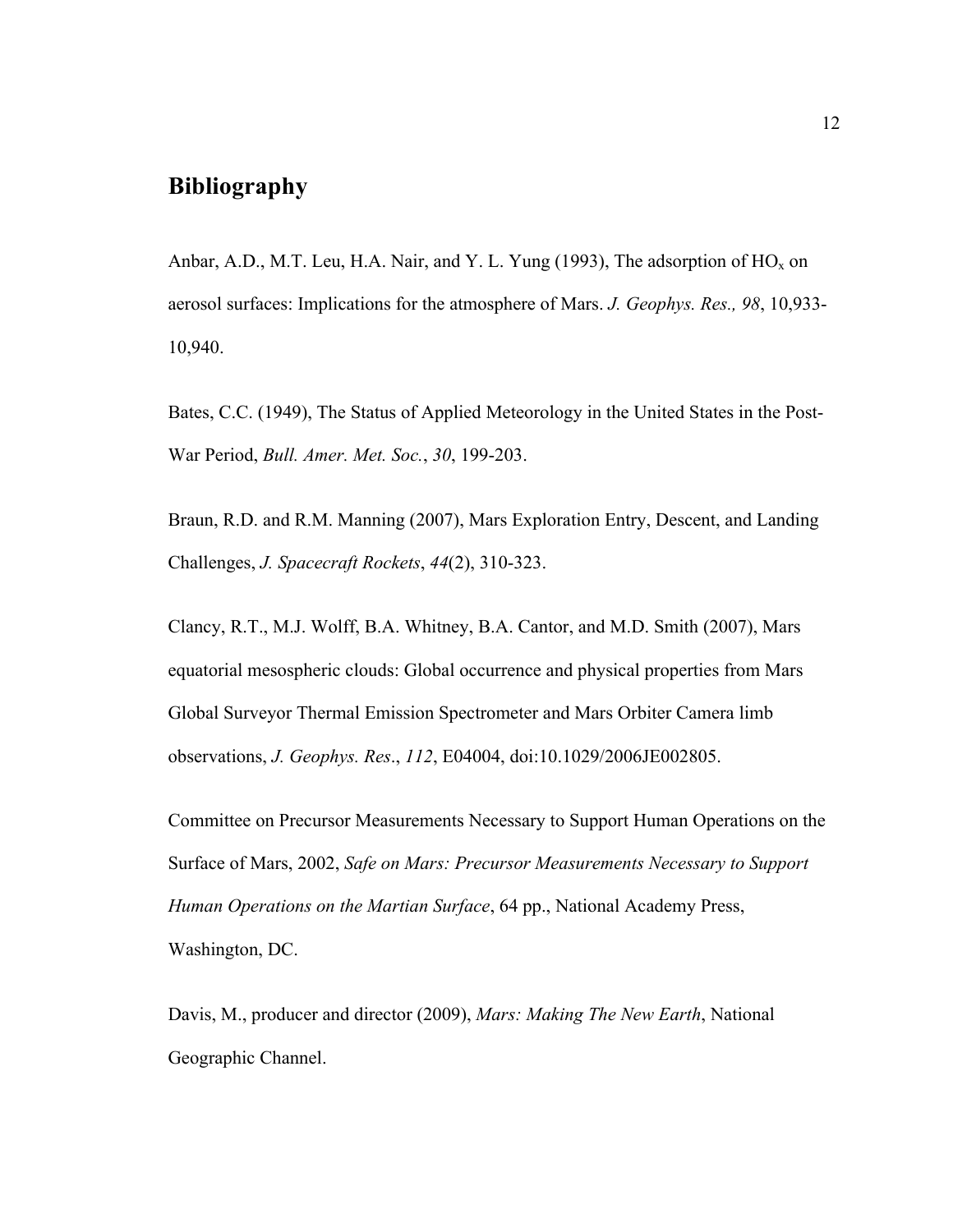Dufresne, J.-L., C. Gautier, P. Ricchiazzi, and Y. Fouquart (2002), Longwave Scattering Effects of Mineral Aerosols, *J. Atmos. Sci.*, *59*(12), 1959-1966.

Forget, F. and R.T. Pierrehumbert (1997), Warming Early Mars with carbon dioxide clouds that scatter infrared radiation, *Science*, *278*, 1273-1276.

Forget, F., F. Hourdin, R. Fournier, C. Hourdin, O. Talagrand, M. Collins, S.R. Lewis, P.L. Read and J.-P. Huot (1999), Improved general circulation models of the Martian atmosphere from the surface to above 80 km, *J. Geophys. Res 104*, 24155–24175.

Glickman, T.S., ed. (2000), *The Glossary of Meteorology*, 2<sup>nd</sup> edition, 850 pp., American Meteorological Society, Boston, MA.

Haberle, R.M., J.B. Pollack, J.R. Barnes, R.W. Zurek, C.B. Leovy, J.R. Murphy, J. Schaeffer, and H. Lee (1993), Mars atmospheric dynamics as simulated by the NASA/Ames general circulation model I. The zonal mean circulation, *J. Geophys. Res.,*  98, 3093-3124.

Hartogh, P., A. S. Medvedev, T. Kuroda, R. Saito, G. Villanueva, A. G. Feofilov, A. A. Kutepov, and U. Berger (2005), Description and climatology of a new general circulation model of the Martian atmosphere, *J. Geophys. Res.*, *110*, E11008, doi:10.1029/2005JE002498.

Heavens, N.G., M.I. Richardson, W.G. Lawson, C. Lee, D.J. McCleese, D.M. Kass, A. Kleinböhl, J.T. Schofield, W.A. Abdou, J.H. Shirley (2010), Convective instability in the martian middle atmosphere, *Icarus*, in press, doi:10.1016/j.icarus.2010.03.023.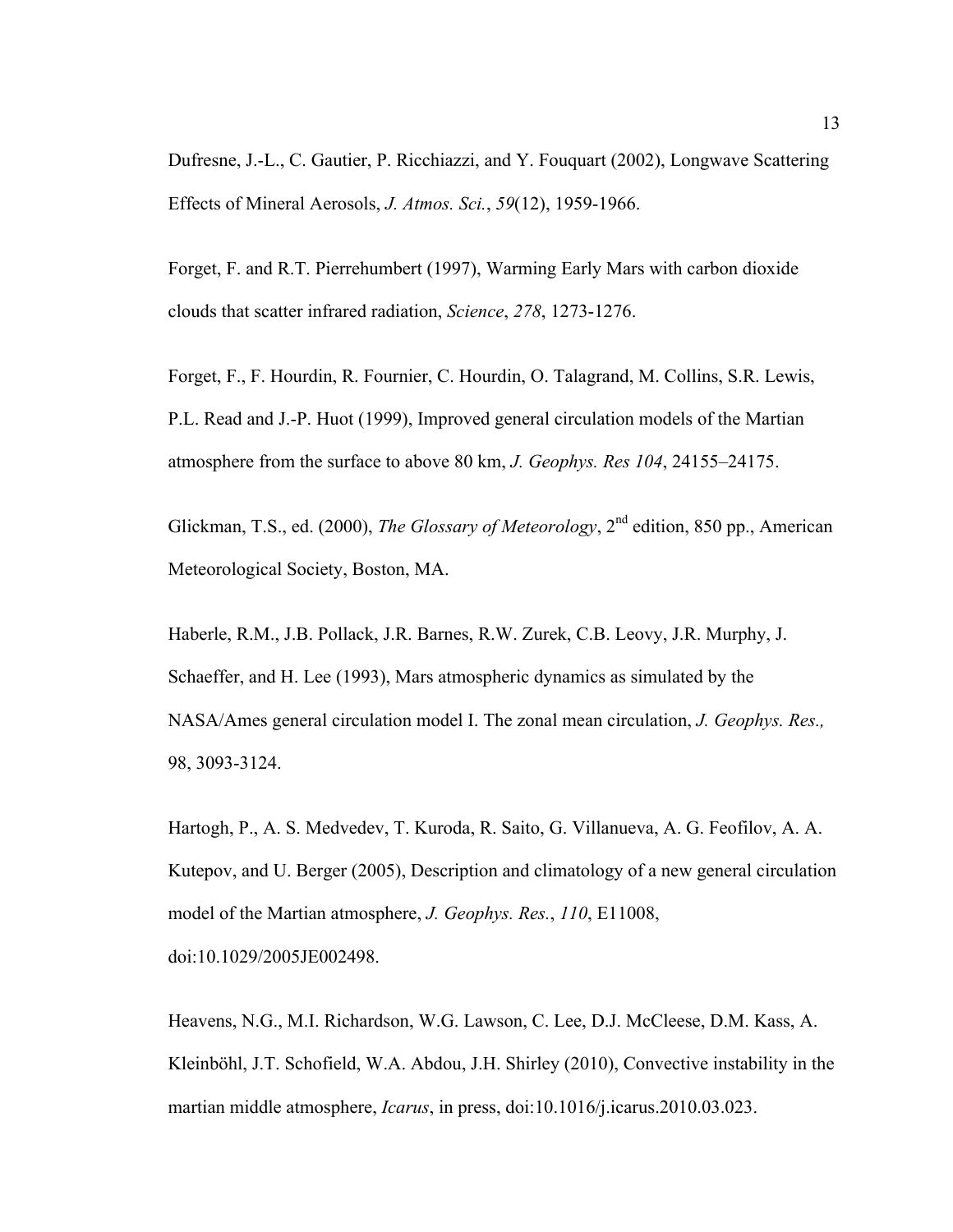Kahre, M. A., J. R. Murphy, and R. M. Haberle (2006), Modeling the Martian dust cycle and surface dust reservoirs with the NASA Ames general circulation model, *J. Geophys. Res.*, *111*, E06008, doi:10.1029/2005JE002588.

Kuroda, T., N. Hashimoto, D. Sakai, and M. Takahashi (2005), Simulation of the Martian Atmosphere Using a CCSR/NIES AGCM, *J. Met. Soc. Japan*, *83* (1), 1-19.

Lewis, K.W., O. Aharonson, J.P. Grotzinger, R.L. Kirk, A.S. McEwen, and T.-A. Suer (2008), Quasi-Periodic Bedding in the Sedimentary Rock Record of Mars, *Science*, *322*(5907), 1532-1535.

Lewis, S.R., P.L. Read, B.J. Contrath, J.C. Pearl, and M.D. Smith (2007), Assimilation of thermal emission spectrometer atmospheric data during the Mars Global Surveyor aerobraking period, *Icarus*, *192*(2), 327-347.

McCleese, D.J., J.T. Schofield, F.W. Taylor, W.A. Abdou, O. Aharonson, D. Banfield, S.B. Calcutt, N.G. Heavens, P.G.J. Irwin, D.M. Kass, A. Kleinböhl, W.G. Lawson, C.B. Leovy, S.R. Lewis, D.A. Paige, P.L. Read, M.I. Richardson, N. Teanby, and R.W. Zurek (2008), Intense polar temperature inversion in the middle atmosphere on Mars, *Nature Geosci*., *1*, 745-749, doi:10.1038/ngeo332.

Montmessin, F., F. Forget, P. Rannou, M. Cabane, and R. M. Haberle (2004), Origin and role of water ice clouds in the Martian water cycle as inferred from a general circulation model, *J. Geophys. Res.*, *109*, E10004, doi:10.1029/2004JE002284.